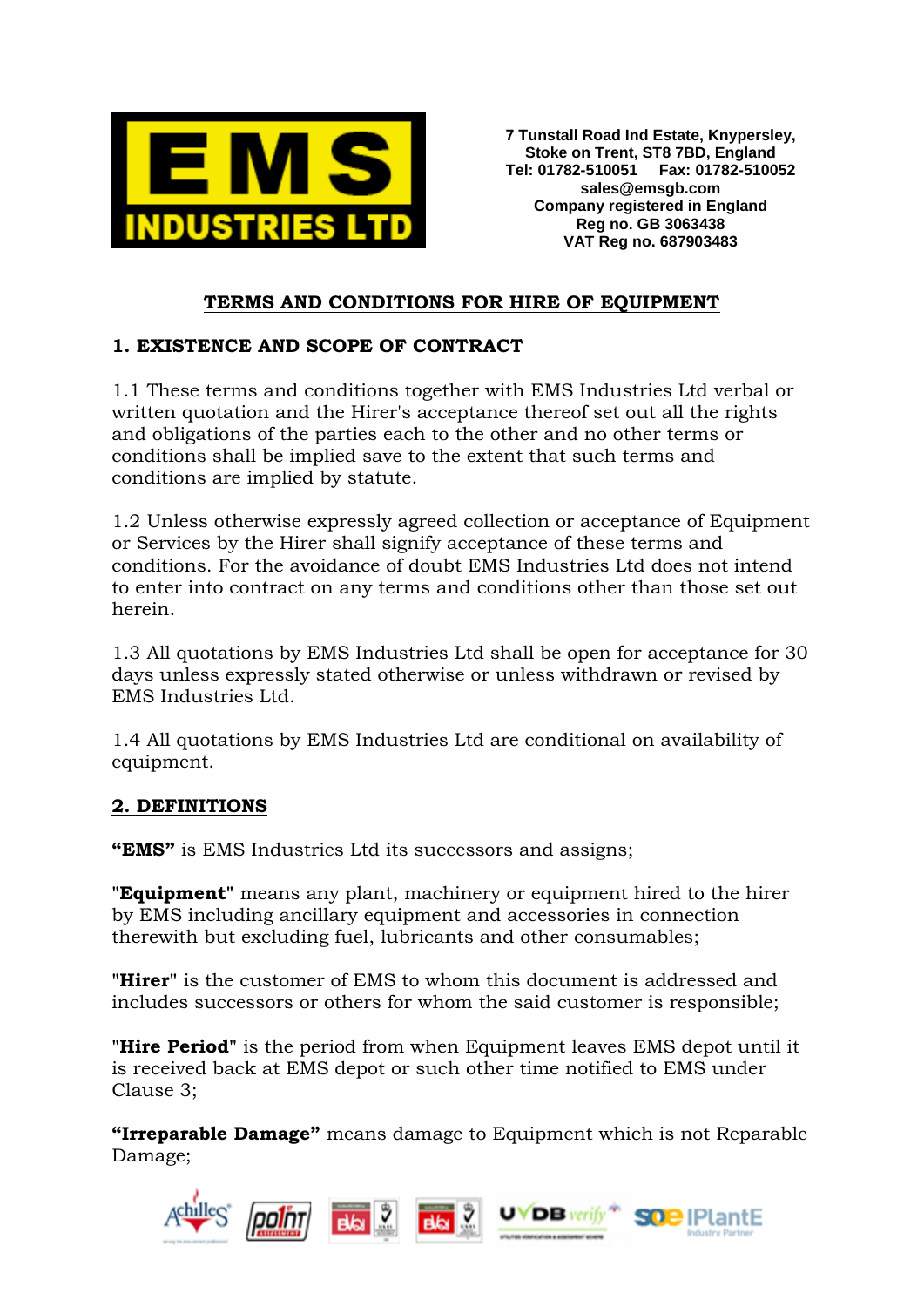**"Lost Equipment"** means Equipment which is not delivered up to EMS at the end of the Hire Period, and which is no longer in possession of the Hirer because it has been lost or stolen;

**"Reparable Damage"** means damage which has occurred to the Equipment and which, in the opinion of EMS can be repaired by EMS at an aggregate cost for all damaged Equipment hired under each hire contract of the lesser of

(i) 60% of the replacement cost of the Equipment calculated by reference to the EMS current list prices for the nearest equivalent replacement models and applying the EMS then current published charging rates for its repair engineers, together with material, at cost plus 15% and (ii) £6,000;

**"Service(s)"** means any service other than hire of equipment provided by EMS including but not limited to the provision of any operator or other labour;

**"Site"** means the place at which the Hirer wishes to use Equipment hired or Services rendered by EMS, and which place has been notified in writing to EMS before commencement of the hire period;

**"Specialist Equipment"** means items defined to the Hirer on EMS quotations, collection and delivery notes;

**"Variation"** means any of the following provided it is agreed between the Parties:

(i) Change of specification of Equipment

(ii) Additional Equipment

(iii) Extension of any Hire Period previously agreed between the Parties

(iv) Supply of labour to operate maintain or otherwise perform services in connection with the Equipment

(v) Provision of carriage from or to EMS depot unless expressly included in EMS Industries Ltd quotation.

**EMS Industries Ltd** Registered in England No: 3063438

Registered Office: 7 Tunstall Road Industrial Estate, Knypersley, Stoke on Trent, ST8 7BD.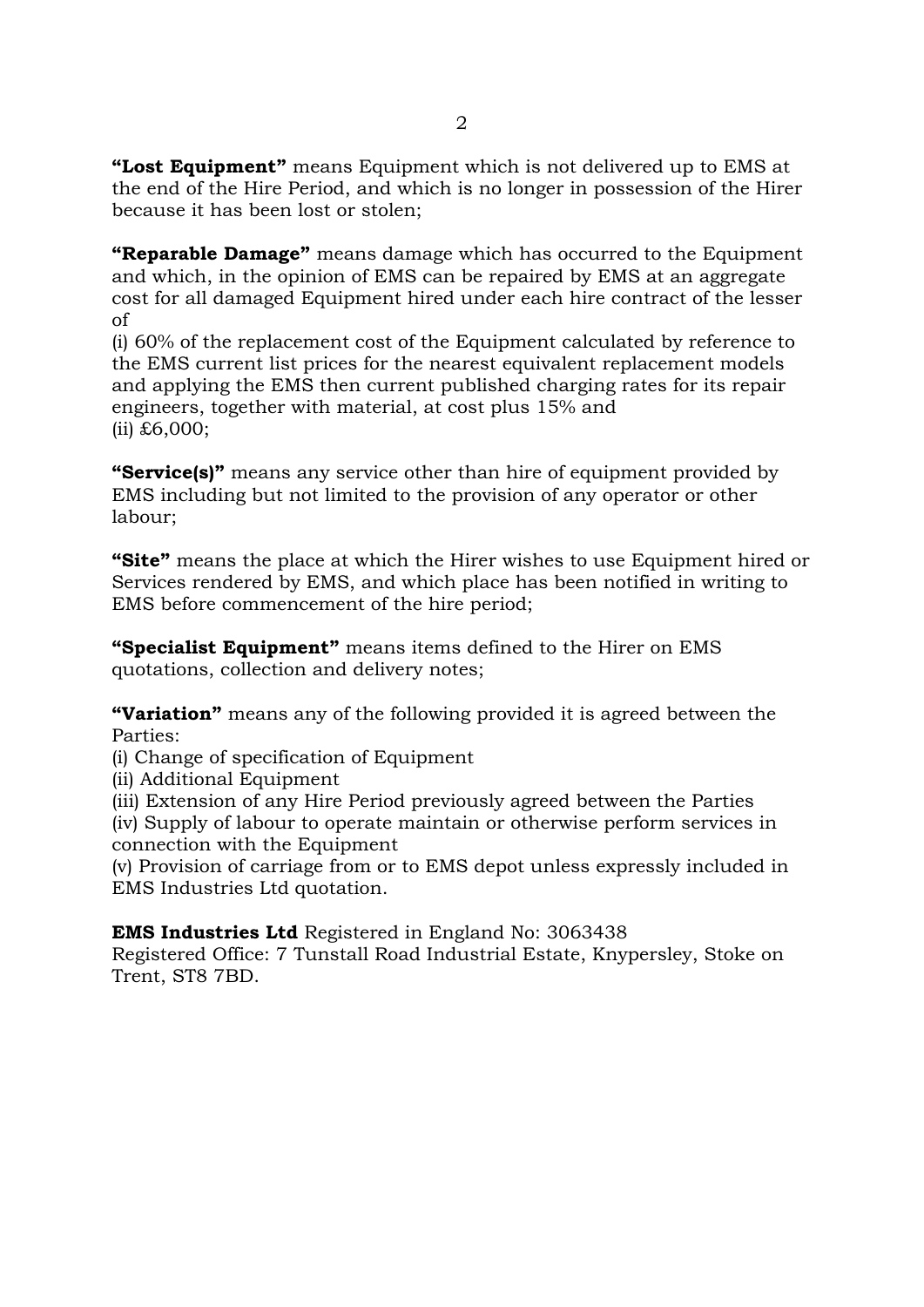#### **3 HIRE PERIOD**

3.1 The Hire Period shall start at the time when Equipment leaves EMS depot and end when it is received back at EMS depot provided always that if EMS are obliged to arrange carriage, the Hire Period may be ended by the Hirer on the receipt by EMS of a notice from the Hirer setting out details of the end of the Hire Period.

3.2 The customer shall give to EMS not less than 3 days notice of the customer's intent to terminate the hire of the equipment, such notice to be effective and to run from the date when it is actually received by EMS ("the notice period"). The Hirer will terminate all hires verbally and an off-hire number must be obtained and retained. The equipment shall remain at the risk of the hirer for the notice period, three working days. For Specialist equipment the notice period is five working days, this excludes any installed equipment, which will be agreed locally at the time of termination. It is the hirer's responsibility to ensure that the equipment is available for collection. Following an aborted collection the equipment will remain on hire and be the responsibility of the hirer. Charges for an aborted collection will be levied. In the event that the previously agreed Hire Period is terminated prematurely, charges for the full contract hire period will be levied.

#### **4 VARIATIONS**

4.1 All Variations shall be in writing and signed by both parties, or shall be requested in writing by the Hirer and accepted expressly as a Variation in writing by EMS.

4.2 No Variation shall vitiate the Contract.

4.3 EMS may require the basis of charging any Variation to be agreed in writing before any Equipment or any service comprising a Variation is provided to the Hirer.

4.4 In the event that the basis of charging a Variation is not agreed as provided in **Clause 4.3** EMS may at its absolute discretion refuse to accept the Variation or may require the subject of the proposed variation to be supplied under a separate contract.

4.5 If EMS accepts a Variation without first having agreed the basis of charging, then the Hirer shall pay a reasonable amount for the Variation having regard to all relevant circumstances including the prices or basis in the Contract of charging for Equipment or Services.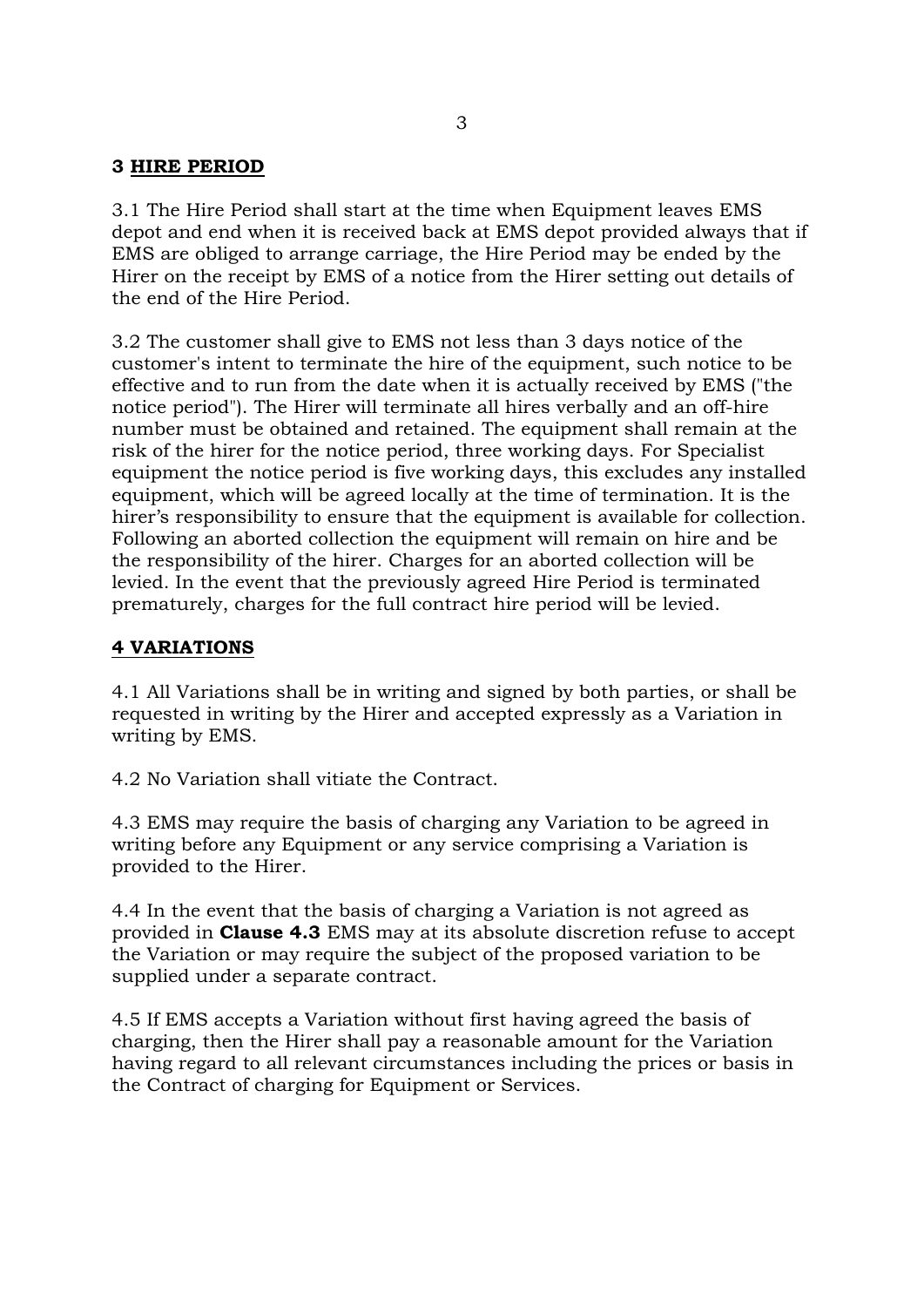4.6 EMS reserves the right to increase the hire rates on the anniversary of any hire, at the time of cost increase or the 1st January every year, to cover any increase in operating costs including without limitation European or domestic regulatory changes, labour costs, taxation, insurance, updated equipment etc. such increases will be reflected in the monthly invoices.

4.7 EMS reserves the right to modify and or vary its terms and conditions as and when necessary.

4.8 EMS reserves the right to apply additional charges at the point of equipment collection.

## **5. HIRE CHARGES AND PAYMENT**

5.1 Hire charges shall accrue throughout the Hire Period and may be calculated daily or weekly.

5.2 Charges for Variations supplied under **Clause 4** shall be added to Hire Charges.

5.3 The basis of hire and the provision of Variations shall be as stated on the face hereof.

5.4 EMS may submit its invoice for hire services and/or Variations provided under the contract or for any other amounts due from the Hirer to EMS under the contract at monthly intervals commencing after the start of the Hire Period and throughout and at the end of the Hire Period.

5.5 Payment of the invoice amount shall be made within a period of 25 days starting 5 days after date of invoice.

5.6 The Customer shall raise any dispute relating to the invoice no later than 12 days following the date of the invoice. EMS reserves the right to rely on the Late Payment of Commercial Debts (Interest) Act 1998, and charge, at a daily rate, until payment, interest upon the debt then due at the rate prevailing at the date of default (currently 8% above the prevailing Bank of England base rate) together with the late payment charges set out in the Act, until payment or sooner settlement.

5.7 The Hirer indemnifies EMS against all direct legal and other costs including but not limited to the cost of EMS Industries Ltd employees incurred in the recovery of hire charges or other sums, which become overdue for payment.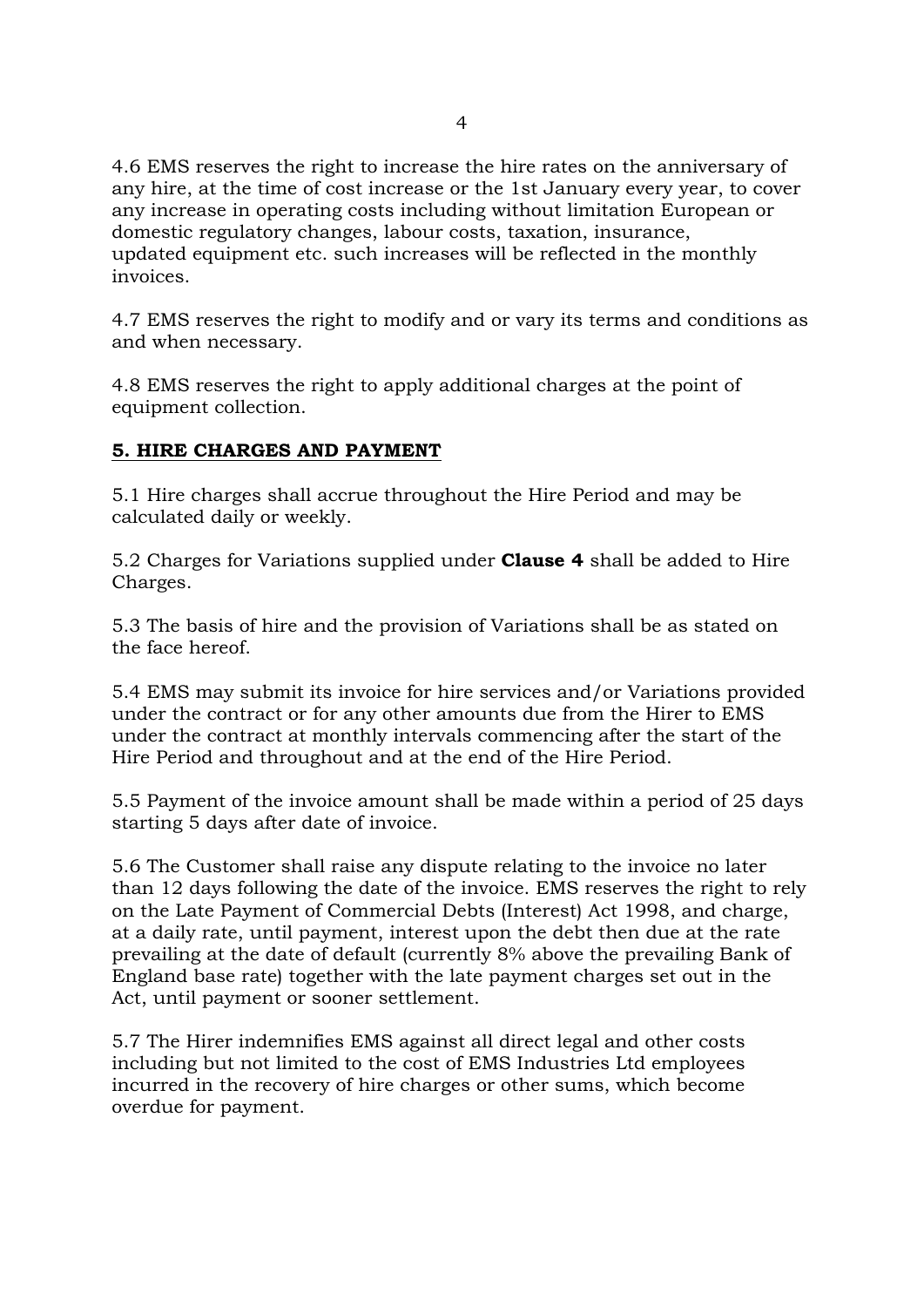# **6. COUNTERCLAIMS AND SET OFF**

6.1 Under no circumstances shall monies owed by EMS to the Hirer under this or any other contract between the parties be set off against monies properly due to EMS under this contract.

## **7. TRANSPORT AND HANDLING OF EQUIPMENT**

7.1 The Hirer shall, unless otherwise expressly agreed, arrange and be responsible for all transport of Equipment from EMS depot at commencement of the Hire Period and for return to EMS store on completion or termination of the Hire Period.

7.2 The Hirer shall be responsible for unloading and loading the Equipment at its Site unless otherwise quoted for by EMS and price agreed in writing.

7.3 When an operator, or Service requiring the provision of labour at the Site is provided by EMS:

7.3.1 Such person shall be under the direction and control of the Hirer and shall for all purposes in connection with this contract be regarded as a servant or agent of the Hirer.

7.3.2 The Hirer shall indemnify EMS against all claims arising out of actions or negligence of such person(s) provided always that this clause shall not be construed to exclude or limit liability for death or personal injury resulting from negligence by EMS its servants or others for whom it is responsible.

## **8. REPAIR AND MAINTENANCE**

8.1 The Hirer shall at all reasonable times allow EMS or its representatives or insurers access to the Site to inspect maintain or repair the Equipment.

8.2 The Hirer shall not test adjust or repair the equipment or attempt to do so without written authority from EMS.

8.3 If at any time during the Hire Period the Equipment, in EMS opinion, is in need of repair or adjustment, EMS may at its discretion either stop further use of the equipment until such repairs have been carried out or replace the equipment with other similar equipment.

8.4 In the event that the Equipment (following permission given under **Clause 12** of these Conditions) is removed from the Site to which it is delivered EMS reserves the right to recharge to the customer all costs of repair or adjustment arising after such removal howsoever caused during the remainder of the Hire Period.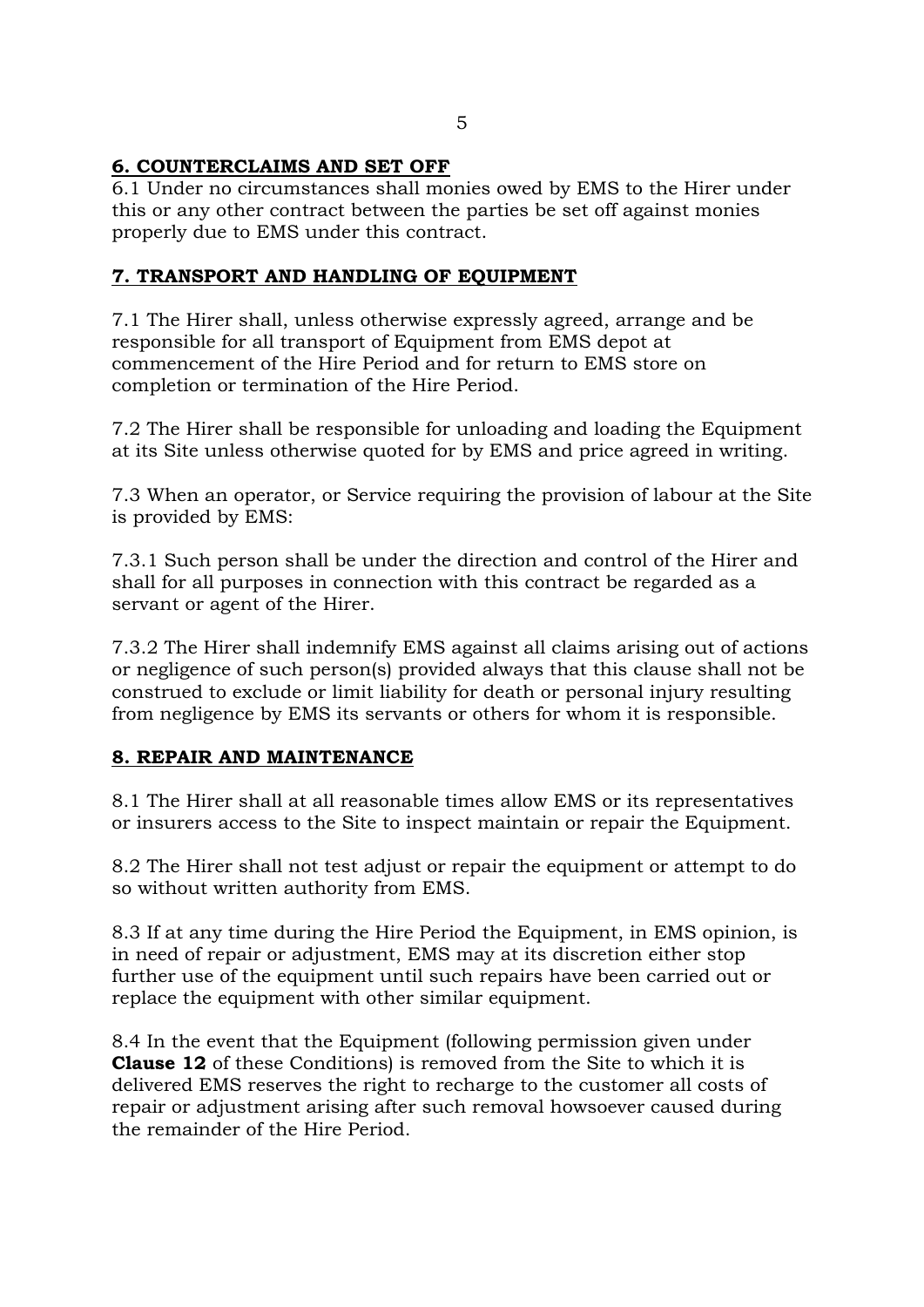#### **9. DAMAGE TO EQUIPMENT**

9.1 Subject to clause 9.2 below the Hirer accepts full responsibility for all damage and loss arising from the Hirer's hire of the Equipment including all Reparable Damage, Irreparable Damage and Lost Equipment and hereby undertakes to indemnify and to keep indemnified EMS from and against all such damage and loss. Any such damage or loss shall be payable to EMS within 7 days of the date of the invoices during which period the Hirer may inspect any repaired or replaced items of Equipment.

9.2 The Hirer shall be liable to pay to EMS two-thirds of the hire charges, from the date of off-hire, or damage, or loss, for the Equipment until the Hirer or its insurer has paid to EMS the full replacement cost or the cost of repairing the equipment to full hireable condition.

9.3 Failure of the Equipment from whatever cause shall not entitle the Hirer to any allowance for loss of hire.

#### **10.ACCIDENT ON SITE**

10.1If the Equipment is involved in any incident resulting in injury or death to persons or damage to property, the Hirer shall immediately notify EMS orally, and shall confirm such notification in writing within 2 days.

#### **11. OWNERSHIP AND SUB-LETTING**

11.1 The Equipment remains the property of EMS at all times.

11.2 The Hirer shall not sub-let sell, mortgage charge pledge or part with possession of the Equipment or any part thereof without prior consent in writing from EMS and shall at all times protect the Equipment against seizure, distress or execution.

#### **12. SITING OF EQUIPMENT**

12.1 The Hirer shall not remove the Equipment or permit the Equipment to be removed from the site without prior consent in writing from EMS. 12.2 The Hirer shall indemnify EMS against all losses costs, damage, charges and expenses arising as a direct result of failure to observe and perform this condition.

12.3 The Hirer shall not remove, deface or cover any name plate or mark on the Equipment indicating that it is the property of EMS.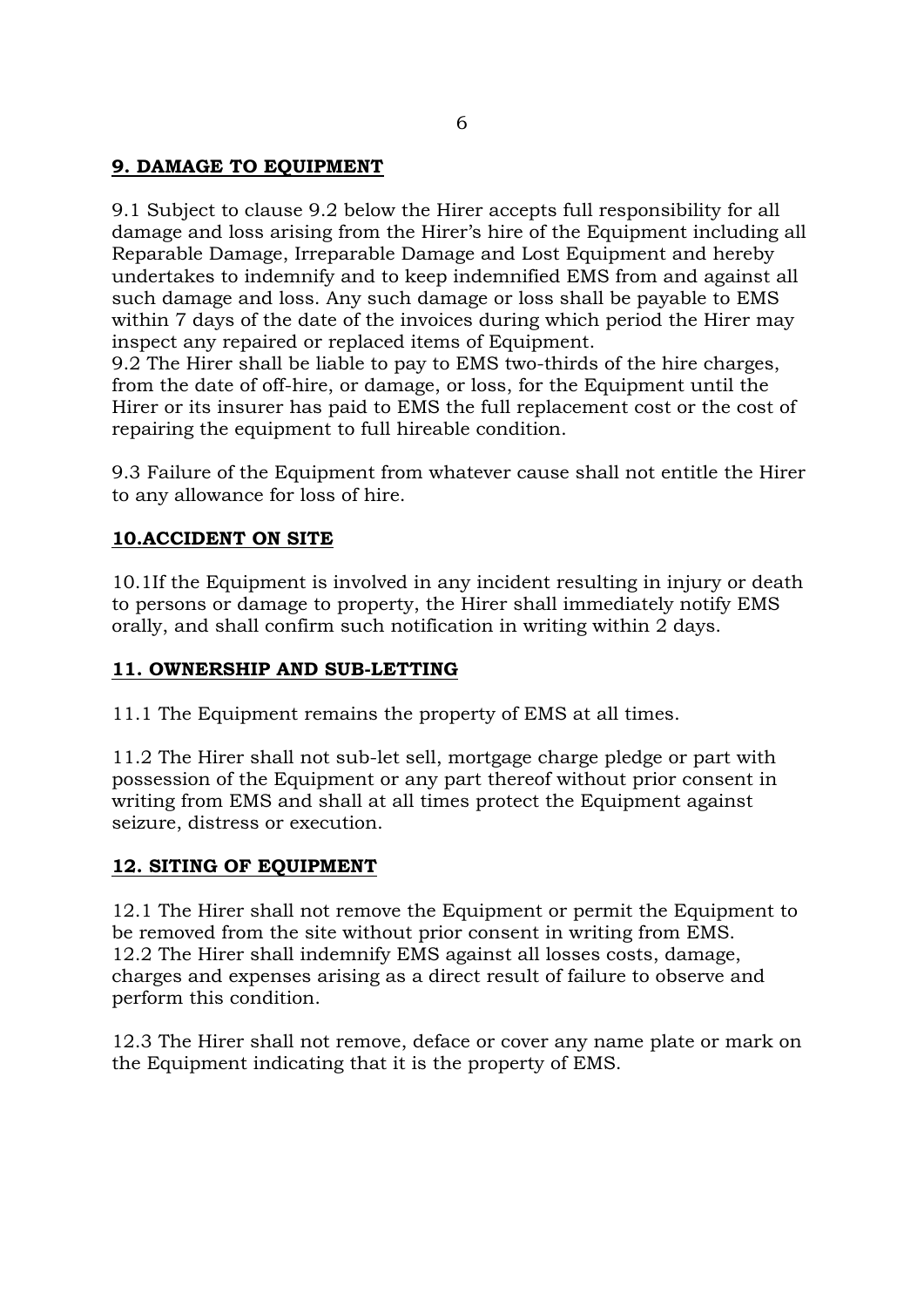### **13. SUITABILITY OF EQUIPMENT**

13.1 The choice of Equipment shall be the sole responsibility of the Hirer irrespective of advice or recommendations given by EMS. No warranty is given or implied by EMS as to suitability of Equipment for any particular purpose whether or not such purpose is made known to EMS.

### **14. EXCLUSION OF LIABILITY**

14.1 EMS shall not be liable for any advice or opinion whether given gratuitously or otherwise by it, its employees, agents, or others for whom it is responsible, to the Hirer. To the extent that the Hirer relies on such advice or opinion it does so at the Hirers own risk.

14.2 Except as expressly provided elsewhere in these Conditions. EMS will be under no liability under the contract for any personal injury, death loss or damage of any kind whatsoever (other than death or personal injury resulting from EMS negligence) whether consequential or otherwise including but not limited to loss of production and loss of profits and EMS hereby excludes all conditions warranties and stipulations express or implied statutory customary or otherwise which but for such exclusion would or might subsist in favour of the Hirer except that such exclusion shall not apply to any implied term as to quality or fitness of the Equipment for a particular purpose where the Hirer deals as Consumer as defined in Section 12 of the Unfair Contract Terms Act 1977.

14.3 In no circumstance will EMS or its employees, agents or others for whom its responsible be liable for any loss or damage of any kind whatsoever (other than death or personal injury resulting from EMS negligence) whether consequential of otherwise caused directly or indirectly by any negligence on the part of EMS or on the part of any of its employees agents or others for whom it is responsible in connection with or arising out of the manufacture supply of hire of the Equipment or the installation repair or maintenance of the Equipment or in connection with any statement given or made, or failure to give advice or warning, by or on behalf of EMS.

14.4 In any case where the Equipment is installed or connected to any property of the Hirer or to a third party, and, notwithstanding that the installation and connection of such equipment was carried out by EMS, EMS shall not be liable for any damage caused to any property of the Hirer or any third party and resulting from such installation or connection and the Hirer shall indemnify EMS in respect of all and any liability of EMS so incurred.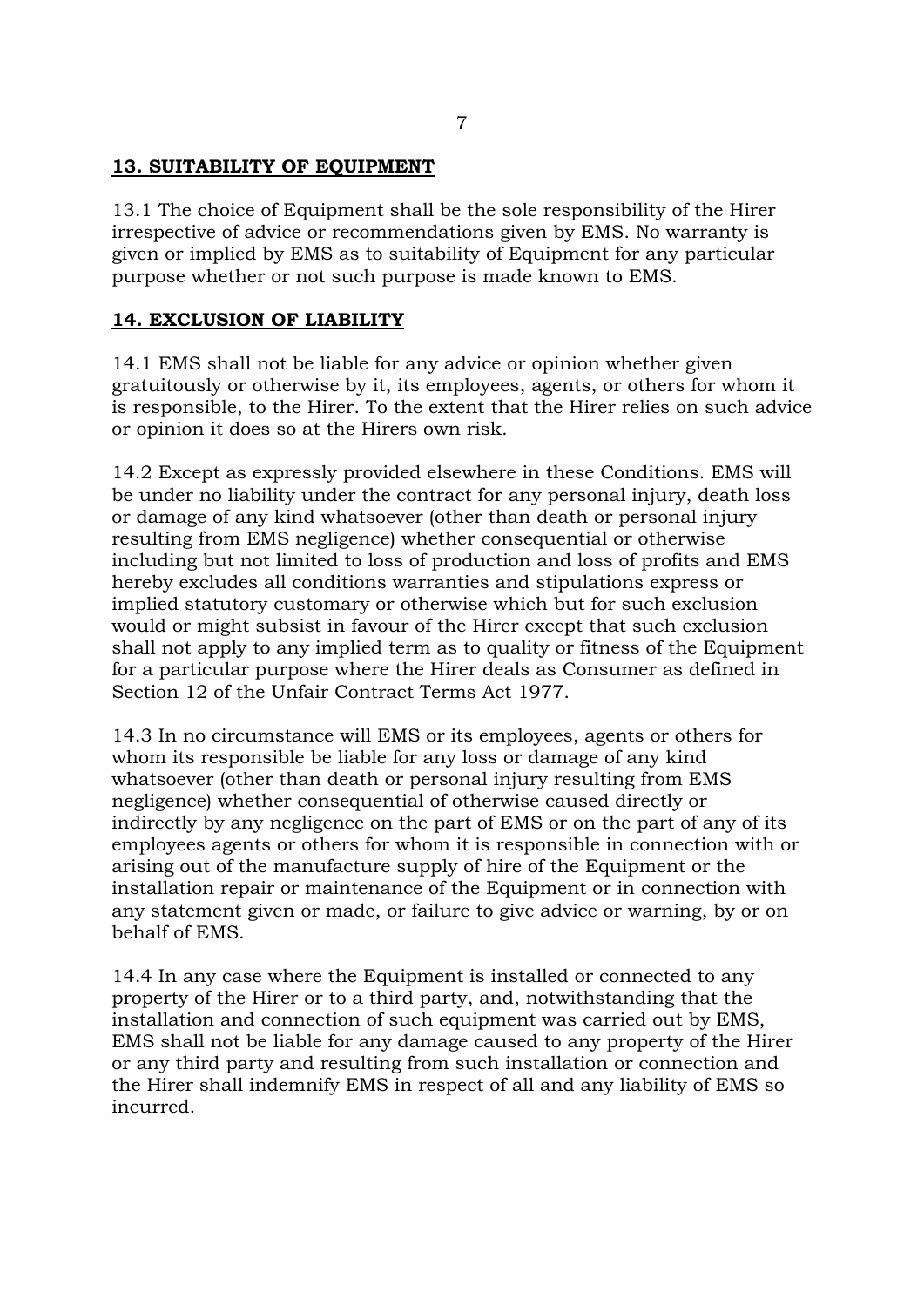#### **15.TERMINATION**

15.1If the Hirer makes default in punctual payment of any hire charges or other sums due to EMS under the contract or fails to observe and perform any of the terms and conditions of the contract or if the Hirer suffers any distress or execution to be levied against it or makes, or proposes to make any arrangement with its creditors or becomes bankrupt or (being a company) goes into liquidation or has an Administrative Receiver or Administrator appointed of the whole or part of its assets or undertaking, or shall do or cause to be done or permit or suffer any act or thing whereby EMS rights and the Equipment may be prejudiced or put in jeopardy then in any such case EMS may at its discretion terminate the contract and the hire of the Equipment without any notice to the customer and retake possession of the Equipment and for that purpose enter into or upon the Site or any site or premises where the equipment may be and the termination of the contract shall not affect the rights of EMS to recover from the customer any monies due to EMS under the contract or damages for breach thereof.

#### **16. INDEMNITY AND INSURANCE**

16.1The Hirer accepts full liability and responsibility in respect of and shall fully and completely indemnify EMS against all third party claims and losses howsoever arising in respect of damage to or loss or destruction of any property or in respect of the personal injury or death of anybody in any way caused by or relating to the equipment or its use including but not limited to the payment of all damages costs and charges in connection therewith, except insofar as the damage loss destruction injury or death directly results from negligence of EMS its employees or agents.

16.2The hirer shall throughout the Hire Period including the notice period at the Hirer's expense fully insure with a reputable insurance office in the joint names of the Hirer and EMS:

16.2.1 The Equipment for the full replacement value thereof against loss or damage or destruction howsoever arising.

16.2.2 The Hirer's liability to EMS under **Clause 16.1** hereof.

16.3 The Hirer shall:-

16.3.1 Produce the policy or policies effected under this condition for inspection by EMS on demand, and

16.3.2 Hold the proceeds of any claim under the policy or policies in trust for EMS.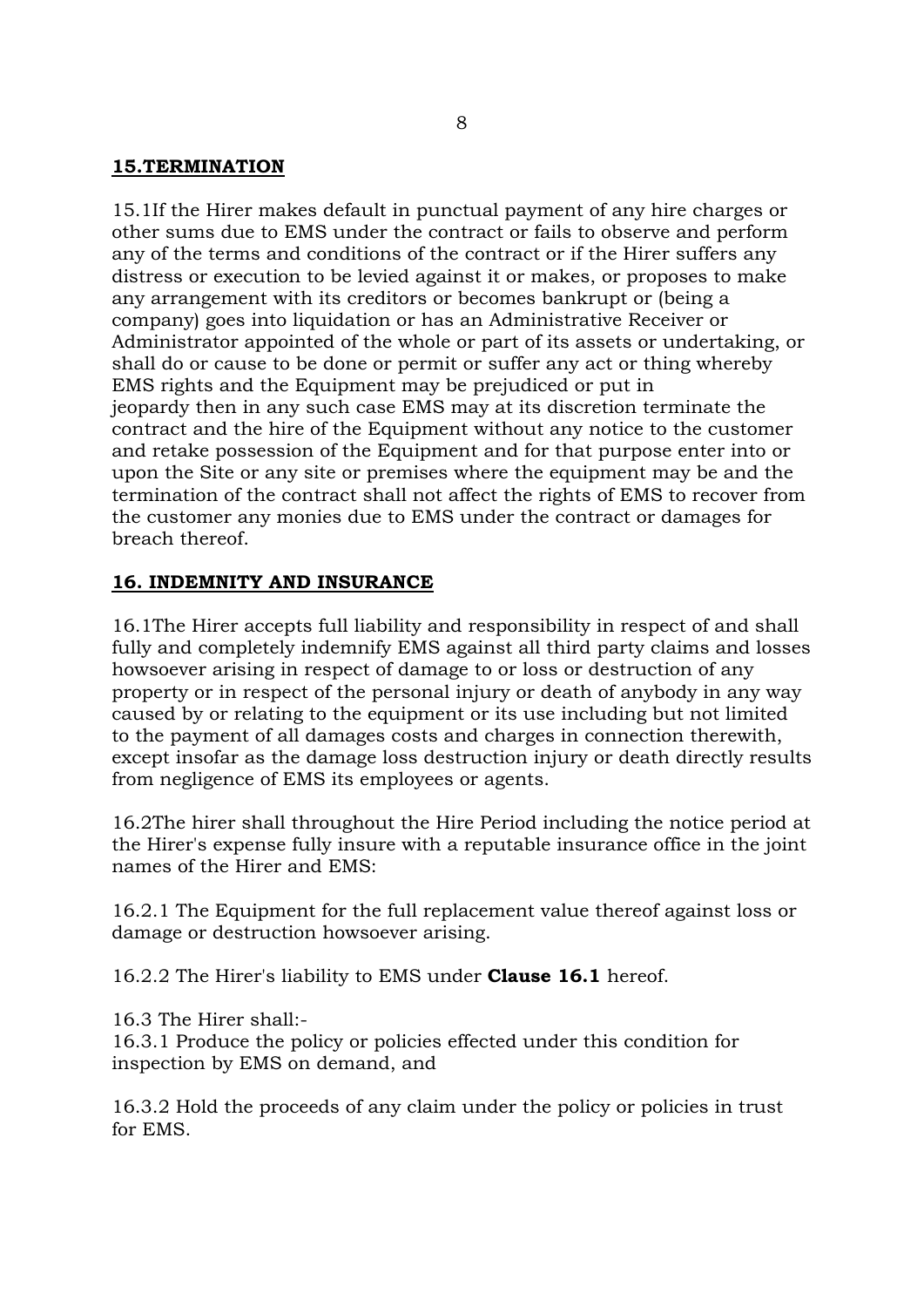### **17. STATUTORY COMPLIANCE**

17.1The Hirer warrants and represents to EMS that it will obtain every necessary licence or permit required and/or complies with any legal requirements for or relating to the use or installation of the Equipment.

### **18. FORCE MAJEURE**

18.1 EMS shall not be liable for any failure in the performance of any of its obligations under the contract caused by factors outside its control.

# **19. NOTICES**

19.1To be served effectively, any notice or communication in writing to EMS shall be sent to its address on the face hereof and shall in the case of a notice or communication to the Hirer be sent to the Hirer at its registered office or the address of the Hirer last known to EMS. Any such notice or communication may be given by registered or recorded delivery post or facsimile transmission. To prove service in the case of a notice given by facsimile transmission it shall be sufficient to show that it was dispatched to the correct facsimile number. Service shall be deemed to have been effected 24 hours after dispatch by post or facsimile transmission.

#### **20. SETTLEMENT OF DISPUTES**

20.1Should any dispute or difference arise between the parties under contract at any time then either party shall have the right to refer that dispute or difference for adjudication in accordance with the following conditions. Nothing in this clause shall be construed to deprive either party of its rights to commence proceedings in the Courts.

20.2If any such dispute or difference arises then one party ("the Applicant") may serve upon the other ("the Respondent") a notice in writing ("the Notice") which shall state in sufficient detail the nature of the dispute, the remedy sought together with a request to refer the dispute for adjudication.

20.3The notice under **Clause 20.2** shall also be served forthwith by the Applicant on the Adjudicator either upon his identity being agreed or upon him being appointed under **Clause 20.4** below as the case may be.

20.4The parties shall within four days of the Notice being served upon the Respondent agree upon a suitable Adjudicator. Failing agreement the Applicant shall and the Respondent may apply for an appointment to the Academy of Construction Adjudicators (whilst at the same time serving a copy of the application on the other party) whose written notification of an appointment of an Adjudicator shall be served on both parties and shall be binding on both parties.